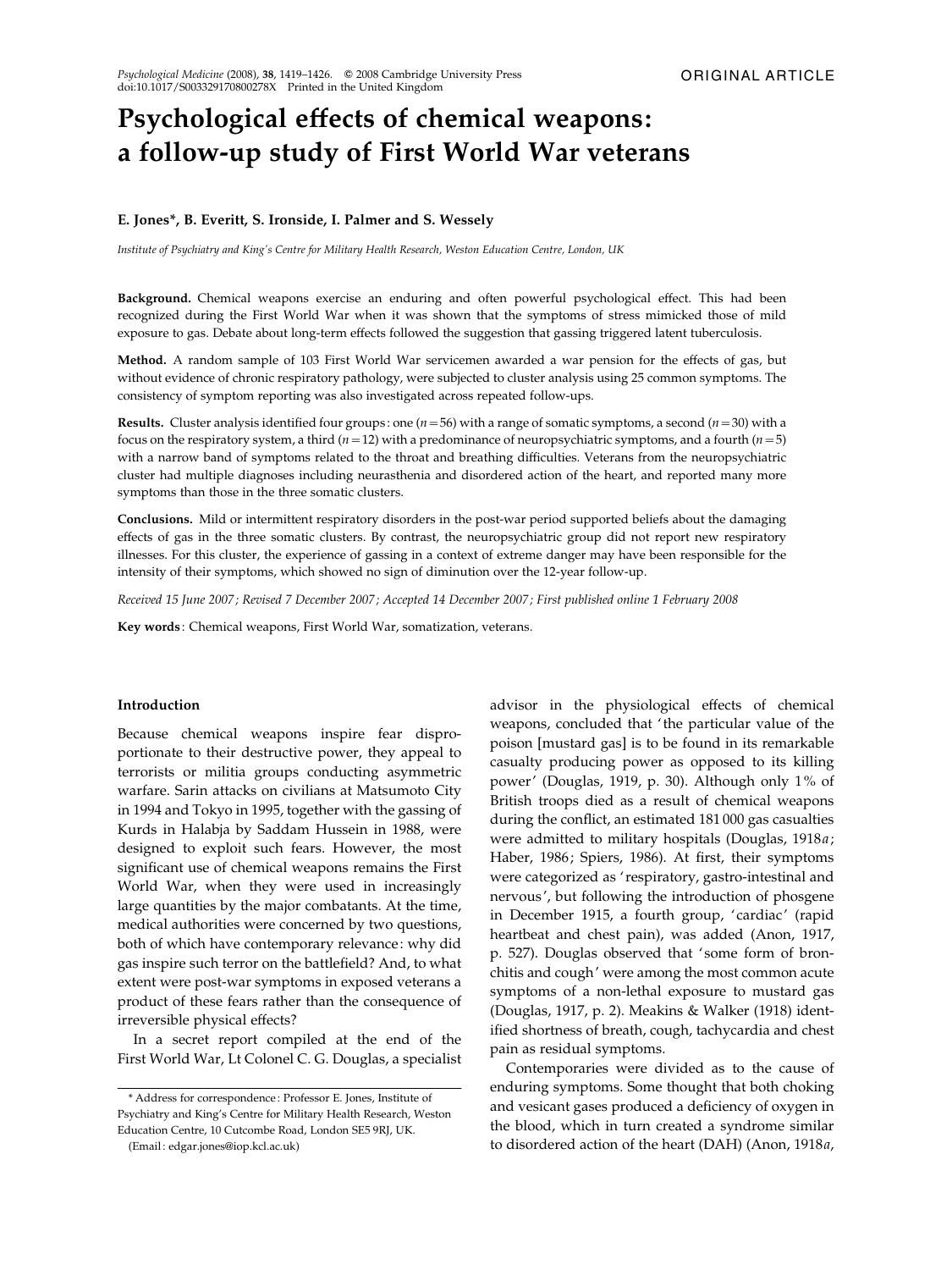p. 138). Others believed that symptoms were functional in origin, classifying such cases as 'gas neurosis' because of their similarity to DAH, 'but with a predominance of respiratory symptoms' (Ireland, 1926, p. 837; Abrahams, 1922). Functional photophobia, aphonia, hysterical cough, vomiting and palpitations were identified by Colonel A. B. Soltau, consultant physician in France for gassed cases, as a consequence of exposure to mustard gas (Southborough, 1922, p. 74). Hulbert (1920) thought 'gas neurosis' akin to shell-shock of a non-concussive type because the severity of symptoms bore no relation to ' the amount of gas inhaled' but arose 'in proportion to the individual's mental and emotional make-up and instability'.

In 1928, Colonel H. L. Gilchrist, physician to the US Army Chemical Warfare Service, asked the key question 'to what extent gas should be held responsible for the great train of symptoms of which so many ex-soldiers complain?' (1928, p. 31). As early as 1918, two French military physicians, Marcel Pinard and M. Rendu, had hypothesized that gassing triggered 'latent tuberculosis, which might otherwise have remained dormant' (Anon, 1918b, p. 272; Anon, 1918c, p. 852). However, post-war studies suggested that the relationship between gas poisoning and subsequent respiratory disorder was far from clear-cut. In 1920, somewhat surprisingly, a report from the US Surgeon General found that the incidence of tuberculosis among troops who had been gassed was almost half that of soldiers who had not been exposed to chemical weapons (Anon, 1920, p. 103). A 4-year follow-up study of 700 UK servicemen exposed to chlorine in 1915 found that less than 5% had bronchitis and associated pulmonary conditions, while a study of 4575 mustard-gas cases discharged from UK hospitals showed that only 0.3% had been invalided from the forces as permanently unfit for duty (Meakins & Priestley, 1918). Although many physicians believed that pulmonary tuberculosis was a common consequence of gassing (Vallow, 1922), Sandall found that only one veteran had any evidence of the disease in a sample of 83 pensioners with an award for the effects of gas, although 38 cases (46%) showed evidence of emphysema or bronchitis (Sandall, 1922). A 14-year follow-up study of 89 US servicemen exposed to mustard gas found that 62 (70%) had no organic pathology. Potential confounders, such as smoking, were not explored in the cases of the 27 with bronchitis, asthma or emphysema (Gilchrist & Matz, 1933). These findings ran counter to popular perception that the effects of poison gas were permanent and therefore likely to be the primary cause of any subsequent respiratory problems.

Using war pension files, this study explores enduring symptoms of veterans exposed to mild gassing.

Evidence from post-war medical boards may provide clues as to why beliefs about chemical weapons became so entrenched and influential. Was it that veterans suffered from chronic respiratory disorders, or were the psychological effects of gas more than merely transient? This investigation tests the null hypothesis that, over the medium and long term, symptom reporting was not consistent or even focused on the respiratory system.

## Method

The 7800 First World War case files held by the War Pensions Agency provided a random sample of British veterans who had been exposed to gas. The records relate to all diagnoses and referred to the longest-lived veterans. The files are, in fact, the only source of detailed follow-up data for gassed servicemen in the UK. The case-notes contain service records, details of treatment received while in the forces and the findings of subsequent medical investigations, and are ordered by date of application within the 13 administrative regions created by the Ministry of Pensions in June 1919. By taking consecutive files for 'effects of gas' from each of the regions in proportion to the denominator, a random sample of 103 subjects was extracted. Although not a representative gassed population, the records for these veterans provided an extended period of assessment and included death certificates. Regular medical boards held over periods of up to 60 years enabled us to assess whether these pensioners had suffered severe or lasting harm from chemical weapons.

Veterans with severe respiratory illness were excluded from the study to focus on those whose ideas and beliefs were not grounded in objective pathology directly related to the war. Pensioners who had occasional or mild episodes of bronchitis were included in the study because these were recovering conditions that may have been related to other effects such as smoking, industrial pollution or poor housing. Because the search exercise was wide-ranging, the 103 cases in the sample constitute almost all of the gassed cases in the archive who did not suffer from long-term or severe respiratory illness. Repeated follow-ups during the interwar period enabled us to exclude veterans who suffered from tuberculosis, chronic bronchitis or emphysema associated with gassing. A total of 23 pensioners were rejected for this reason or because it was clear from hospital records that the soldier's account of having been gassed was false.

Using a standard form, biographical and military details were recorded, together with 94 possible symptoms. Casualty cards and hospital records were used to verify exposure to chemical weapons. The 25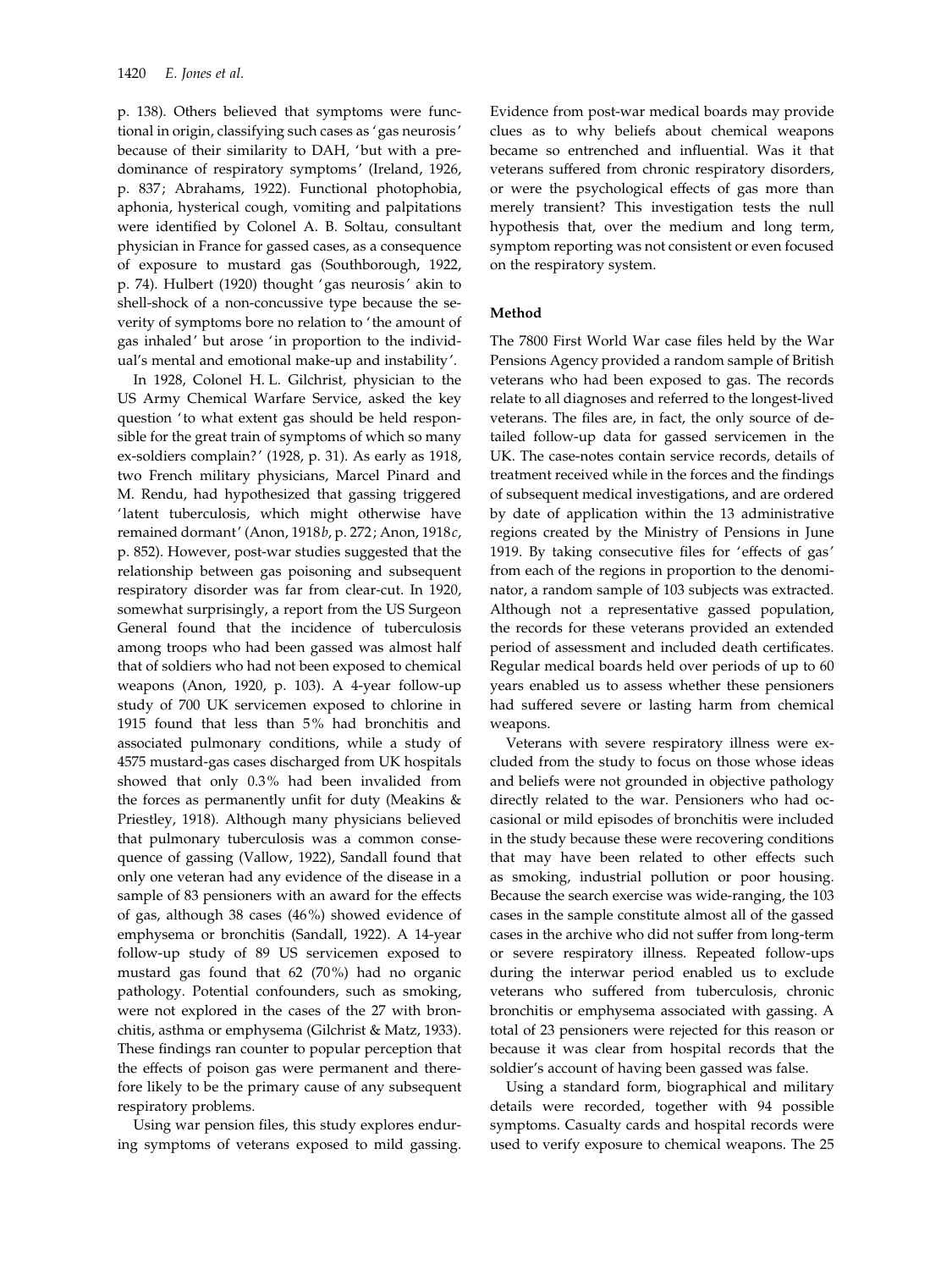most common symptoms were identified and used as the basis of the cluster analysis. Because terms, both diagnostic and symptom, may have changed their meaning subtly over the 90 years since the end of the First World War, no attempt was made to reclassify them according to modern criteria.

Cluster analysis is a generic term for a wide range of numerical techniques that try to discover homogeneous groups or clusters of individuals in a sample of data. There are many such techniques available and most are described in Everitt et al. (2001). In this study we used a model-based method, suggested by Banfield & Raftery (1993) and extended by Fraley & Raftery (1999, 2002). This statistically respectable method has the advantage of an associated test for number of clusters known as the Bayesian Information Criterion (BIC) (see Fraley & Raftery, 1999). The chosen clustering technique (which is implemented in the MCLUST package in R) was applied to the first 10 principal component scores derived from a principal components analysis of the original 25 symptoms. These 10 components accounted for over 70% of the variation in the data set.

## Results

## Pensioners

The mean age of the sample was 82 years with a range from 54 to 102 years. They were a particularly long-lived and healthy group. Only three of the 103 were not from combat units, principally infantry and artillery. Most of the sample was composed of volunteers (62.1%), although 25.2% were conscripts. Only 13 (12.7%) were regular soldiers or reservists. As regards rank, the distribution of the sample followed the organization of troops on the ground: one officer (1%), two warrant officers (1.9%), five sergeants (4.9%), 14 corporals (13.6%) and 81 private soldiers (78.6%). Typically, an infantry platoon, commanded by a junior officer, consisted of 50 to 60 men, commonly in a ratio of one non-commissioned officer (NCO) to 10 privates, which suggests that NCOs (20%) are slightly over-represented. As experienced soldiers they ought to have been proficient in taking anti-gas measures. Because they had to check that men under their command had put on their respirators correctly, NCOs may have neglected their own protection. It was also their responsibility to assess the nature of the threat and to judge when gas had dispersed and it was safe to remove masks.

# Cluster groups

The BIC selected a four-group solution as optimal. The largest group  $(n=56)$ , defined by respiratory and

cardiovascular symptoms, we labelled as the somatic cluster. Prominent were persistent cough, shortness of breath, chest pain, irregular heartbeat and difficulty undertaking tasks (Table 1). With the exception of headache, anxiety and dizziness, neuropsychiatric symptoms (such as repeated fears, jumpiness and depression) were largely, though not entirely, absent. The cluster revealed an emphasis on the respiratory and cardiovascular systems.

The second group  $(n=30)$  was dominated to a far greater extent by respiratory symptoms, principally cough, shortness of breath and chest pain. This was labelled the respiratory cluster. When expressed as a proportion of all reports over the period 1919 to 1931, the three accounted for 68% of the total. Less prominent were: heavy sweating, difficulty performing tasks, fatigue, sleep problems, shortness of breath, chest pain, dizziness, tightness of chest and headaches. Almost non-existent were: anxiety, repeated fears, depression and jumpiness.

Cluster three  $(n=12)$  stands apart from the other groups in that psychological symptoms predominate. Persistent anxiety, repeated fears, sleep difficulties, dizziness and tremor were characteristic of this group. Veterans in this neuropsychiatric group also reported many more symptoms (41 per subject) than the other three groups (23, 16 and 17 respectively).

Group four members  $(n=5)$  have a tight cluster of symptoms related to the throat and breathing difficulties. They are differentiated from the somatic and respiratory clusters by having difficulty producing sounds and suffering from persistent sore throats. Neuropsychiatric symptoms hardly feature in this group.

The composition of the four groups did not meet predictions. We expected to find a single homogeneous group united by the powerful experience of having been gassed. It was hypothesized that pensioners would exhibit a narrow pattern of symptoms based around the respiratory system. This was not confirmed.

## Post-war effects

A detailed survey of the subjects' medical histories showed that 31 (55%) of the 56 veterans who fell in the somatic cluster and 19 (63%) of the respiratory cluster had reported an acute respiratory infection in the immediate post-war period. All five (100%) in the throat cluster had reported a post-war illness of this nature. By contrast, no one from the neuropsychiatric group reported a new respiratory disorder. Given that upper respiratory tract infections (URTIs) are common throughout the population, this implies that veterans in the somatic and respiratory clusters ascribed greater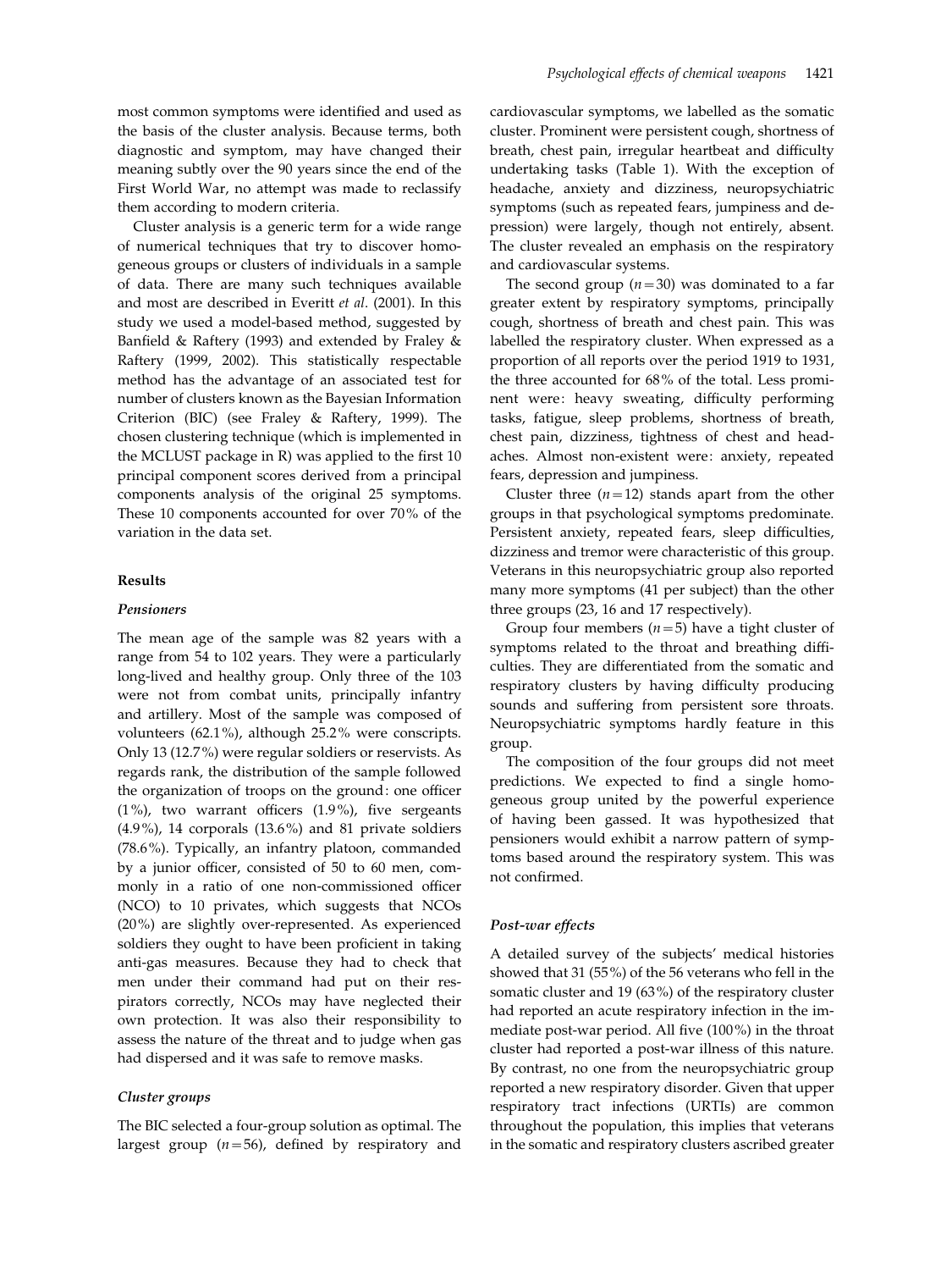## Table 1. Symptoms by subjects

| Symptoms                        | Cluster 1<br>$(n=56)$ | Cluster <sub>2</sub><br>$(n=30)$ | Cluster 3<br>$(n=12)$ | Cluster 4<br>$(n=5)$ |
|---------------------------------|-----------------------|----------------------------------|-----------------------|----------------------|
| Persistent cough                | 235 (84)              | 145 (100)                        | 21 (42)               | 25 (100)             |
| Shortness of breath             | 194 (88)              | 125 (97)                         | 26 (67)               | 16 (100)             |
| Chest pain                      | 110 (63)              | 50 (77)                          | 31 (75)               | 9(80)                |
| Rapid or irregular<br>heartbeat | 80 (44)               | 26 (57)                          | 27 (75)               | $\theta$             |
| Difficulty undertaking<br>tasks | 69 (73)               | 13(27)                           | 20(75)                | 1(20)                |
| Persistent anxiety              | 33 (34)               | 1(3)                             | 60 (100)              | $\theta$             |
| Tremor                          | 33(30)                | 4(10)                            | 56 (100)              | $\boldsymbol{0}$     |
| <b>Dizziness</b>                | 53 (46)               | 11(27)                           | 24 (92)               | $\mathbf{0}$         |
| Headaches                       | 39 (34)               | 11(23)                           | 33 (83)               | 1(20)                |
| Heavy sweating                  | 42(23)                | 24 (33)                          | 17 (67)               | $\theta$             |
| Fatigue                         | 51 (54)               | 6(13)                            | 20 (67)               | 1(20)                |
| Weakness                        | 50(48)                | 12(3)                            | 11 (67)               | $\overline{0}$       |
| Sleep difficulties              | 29(30)                | 3(10)                            | 37 (92)               | $\mathbf{0}$         |
| Tightness of chest              | 37(21)                | 22(30)                           | 1(8)                  | 2(40)                |
| Exhaustion                      | 42 (39)               | 3(7)                             | 16(58)                | $\theta$             |
| Vomiting                        | 48 (39)               | 8(13)                            | 2(17)                 | $\overline{0}$       |
| Repeated fears                  | 7(9)                  | $\mathbf{0}$                     | 37 (100)              | $\theta$             |
| Difficulty producing<br>sounds  | 15(14)                | $\mathbf{0}$                     | 6(25)                 | 18 (100)             |
| Stomach pain                    | 29(21)                | 2(7)                             | 3(25)                 | $\theta$             |
| Sore throat                     | 19(13)                | 2(7)                             | 2(8)                  | 9(100)               |
| Back pain                       | 24 (30)               | 0                                | 3(17)                 | 2(20)                |
| Depression                      | 5(7)                  | $\mathbf{0}$                     | 23 (83)               | $\theta$             |
| Tenderness                      | 19(23)                | 1(3)                             | 1(8)                  | $\overline{0}$       |
| Itchy or painful eyes           | 19(16)                | $\mathbf{0}$                     | 2(8)                  | $\mathbf{0}$         |
| Jumpiness                       | 4(5)                  | 1(3)                             | 15(83)                | 0                    |
| Total                           | 1286                  | 470                              | 494                   | 84                   |

Figures in parentheses indicate the percentage in each cluster who reported the symptom. The totals include multiple reports of the same symptom by subjects.

significance to these illnesses than did those in the neuropsychiatric cluster. Barsky et al. (1988) and Lane et al. (1988) have proposed that somatic symptoms can be influenced in two ways: by amplification or by dysphoria (a range of negative emotions including guilt, depression and anxiety). Amplification in a context of URTIs, they proposed, influenced the report of localized, rather than systemic, symptoms whereas dysphoria made people feel sicker in a global and nonspecific way. It is possible, therefore, that veterans in the neuropsychiatric cluster (characterized by high scores for both depression and anxiety) experienced a general feeling of ill health and that those in the three somatic clusters tended to amplify specific symptoms.

#### Co-morbidity

Of the 12 First World War veterans in the neuropsychiatric cluster, all had a secondary diagnosis of shell-shock, neurasthenia, DAH, or other functional

somatic disorder. By comparison, the other three clusters had significantly lower levels of co-morbidity: 38% in group 1, 0.7% in group 2 and 0% in group 4. Contemporaries had struggled to define the residual effects of gassing. Soltau, a military specialist who examined the files of 150 gas pensioners, concluded that 30% reported a range of symptoms that could equally well meet the criteria for neurasthenia or shellshock, while a further 25% could be reclassified as DAH, formerly known as soldier's heart (Elliott & Soltau, 1923). In this context, all of these diagnoses referred to a stress-related disorder.

## Symptom reporting over time

Because veterans were followed up regularly to assess their pension status, consistency of symptom reporting could be tested over the 12 years to 1931 when the Ministry of Pensions reduced the frequency of medical boards. Changes in the reporting of symptoms were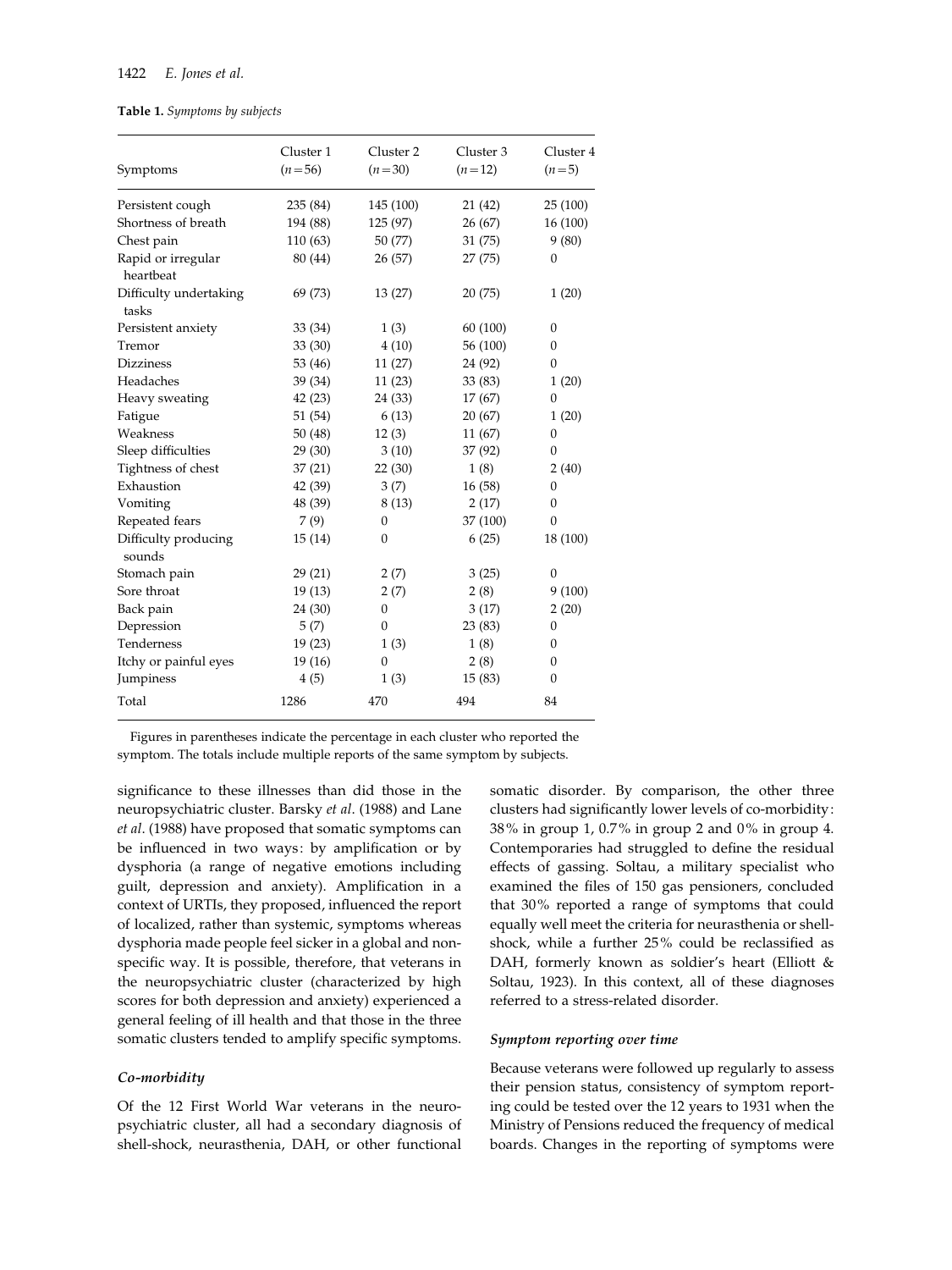plotted but because of annual variations few statistically significant trends were identified. For the neuropsychiatric cluster, repeated fears were reported more often over time (rising from 4.4% of total symptoms reported in 1919–21 to 12.7% in 1928–31), as was difficulty completing tasks (rising from 1.2% in 1919–21 to 12.7% in 1928–31), while the incidence of tremor fell (from 13.7% in 1919–21 to 2.8% in 1928–31). The relationship between reporting and time was examined further for these three symptoms using a simple linear correlation and the results suggested an association rather than a causal relationship for repeated fears  $(r^2=0.77)$ , difficulty completing tasks  $(r^2=0.87)$  and incidence of tremor  $(r^2=0.7)$ .

#### Discussion

#### Military context

Associated with 'violent irritant or choking sensations' (Douglas, 1923, p. 292), chemical weapons were designed to inspire terror. Some, such as phosgene, were difficult to detect, having little odour or colour. To distinguish between the unpleasant (tear gas and the chlorarsines) and the lethal (chlorine, phosgene and mustard gas) took nerve and training. Indeed, chlorarsines, used at the very end of the war, caused short-term but intense respiratory distress sufficient in some cases 'to cause a man to lose his mental control' (Douglas, 1918b, p. 1). Soltau argued that gas frightened soldiers because ' there is nothing more liable to cause panic than the idea of being choked' (Southborough, 1922, p. 73), an understandable observation. It was scarcely surprising that the use of chemical agents during the First World War led to misinterpretation. Exposed to a variety of terrifying explosions and smells, infantrymen in the trenches sometimes mistakenly concluded that they had been gassed, developing coughs, shortness of breath, chest pain and palpitations. In such cases, medical inquiries showed that these symptoms could not be explained by the presence of toxins and these servicemen were dismissed as cases of 'war neurosis'.

A diagnostic problem encountered by military physicians was that the symptoms of anxiety often mimicked the physical effects of mild exposure to gas (Palmer, 2004), a similarity sometimes exploited by front-line troops seeking a medical route from the battlefield (Ireland, 1926). In part, problems of classification arose because medical science struggled to keep pace with the rapid development of chemical warfare (Herringham, 1920). New gases were introduced to circumvent protective measures but also to take soldiers and their doctors by surprise, thereby maintaining their terrifying reputation. Every time a novel agent was used, urgent study was needed to identify its type, properties and what could be done to neutralize its effects. The dissemination of technical information among a vast army proved problematic given only rudimentary communications. As a result, as W. J. Forshaw based at No. 2 Australian General Hospital observed, 'many regimental medical officers have no knowledge of the after effects and receive no information and scantly supplies of material for treatment' (Forshaw, 1918). Left in relative ignorance, Douglas concluded, 'I really believe that nearly all medical officers are terrified of the mere mention of gas poisoning' (Douglas, 1918c). Consequently, doctors often practised defensive medicine and referred patients to base hospitals whether or not this caution was indicated.

## Contemporary relevance

Despite international conventions, chemical weapons have continued to be used on the battlefield, although the major combatants refrained from their deployment during the Second World War possibly because of fear of retaliation. During the Iraq–Iran War, however, Saddam Hussein used mustard gas against the Kurds (Hay & Roberts, 1990). In the 1991 Gulf War, when Coalition forces sought to restore independence to Kuwait, this earlier willingness to use chemical weapons raised the level of threat. As a result, considerable attention was given to monitoring in the field, while personnel were required to take medical countermeasures against possible attacks.

In the event, it seems that Iraqi forces did not use their chemical arsenal during the conflict. However, in March 1991, shortly after the ceasefire, US forces destroyed an ammunition dump at Khamisiyah, which included rockets containing the nerve agent sarin. This led some to suggest that so-called 'Gulf War syndrome' was in fact an expression of chemical exposure (Haley & Kurt, 1997). Although there is little or no scientific evidence to suggest that Coalition forces were exposed to damaging levels of toxins during their deployment (US Department of Defense, 2000; Riddle et al. 2003; Brown, 2006), 100 000 US servicemen were formally notified by the government that they 'might' have been exposed to sarin from the Khamisiyah plume. As in the First World War, fear and uncertainty helped to shape both beliefs and symptoms.

In 2006, it was reported that 64% of a sample of 335 US veterans of the Gulf War believed that they had been subjected to biological or chemical weapons compared with 6% of 269 service controls who had not been deployed to the conflict (Brewer et al. 2006). In support of this assertion, servicemen cited the experience of an alert while in theatre and enduring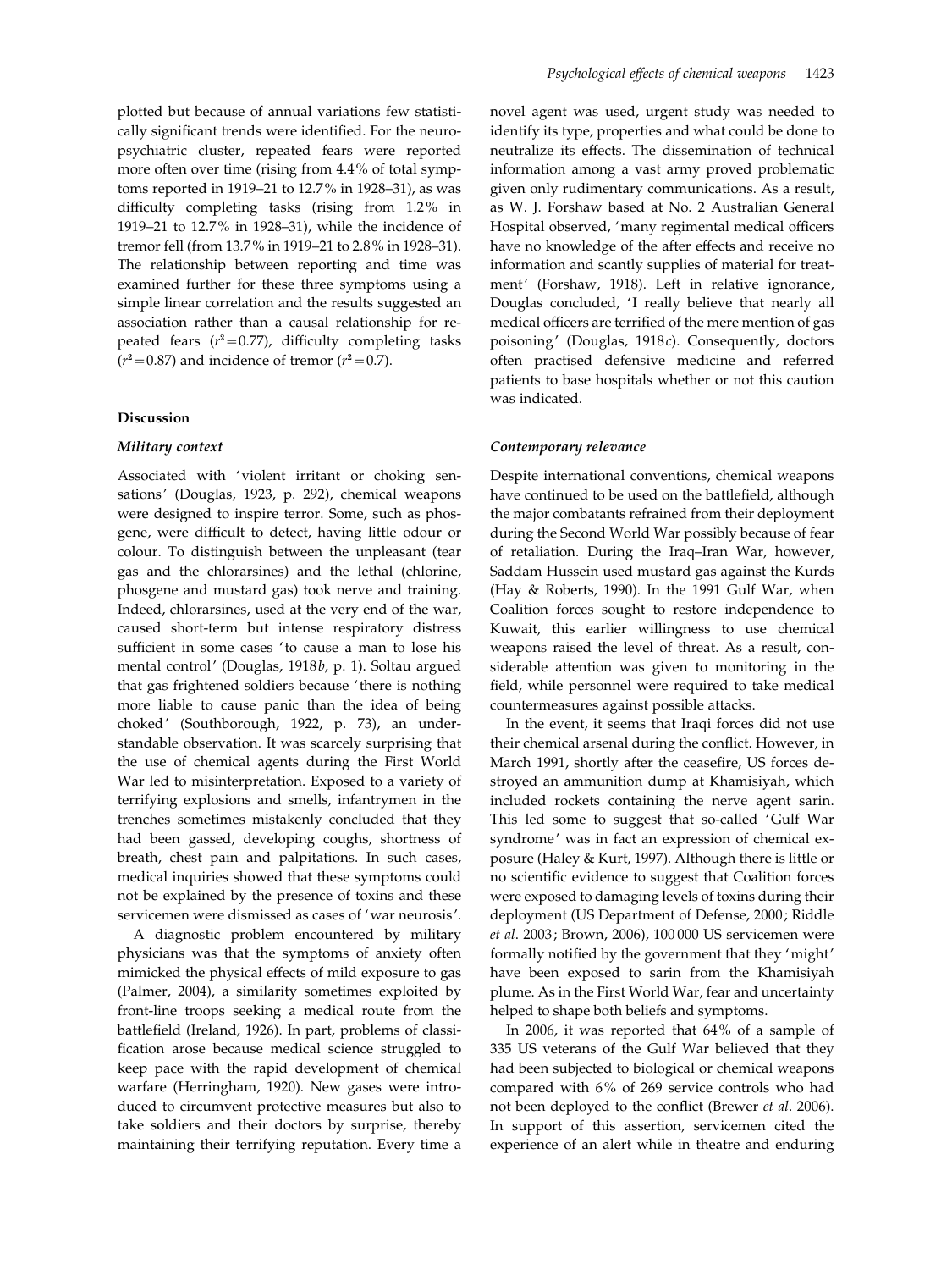physical symptoms. Furthermore, a study of 2246 US Gulf War veterans who believed that they had been exposed to nerve or mustard gas found that they had also reported more symptoms while serving in the Gulf, were more likely to be diagnosed with a mental disorder and reported poorer current health status (Stuart et al. 2003). In other words, those Gulf War veterans who believe that they had been exposed to chemical weapons were currently more likely to be symptomatic and disabled than colleagues who did not hold these convictions (Riddle et al. 2003; Stuart et al. 2003).

In addition, psychological distress prospectively increases the recall of traumatic events and hazards over time. A study of Gulf War veterans showed that a worsening health perception increased the likelihood of reported adverse exposures (Wessely et al. 2003).

Most recently, the publication of data from a small, non-random neuroimaging study of US veterans who had been within the Khamisiyah plume reignited the public debate about the long-term effects of poison gas (Heaton et al. 2007). It raised the question of whether medically unexplained symptoms observed in Gulf War veterans were psychological in origin or the product of neurological changes caused by toxins, a debate familiar to the First World War generation of physicians. At one stage, for example, Mott had hypothesized that shell-shock was caused by toxins, such as carbon monoxide, released by the incomplete detonation of ordnance (Mott, 1919, p. 228).

## Beliefs and symptoms

Studies of US Gulf War veterans who believe that they have been gassed resonate with our group of war pensioners for whom evidence of exposure to chemical weapons is far stronger. For those in the three somatic clusters the experience of being gassed coupled with URTIs contracted after demobilization served to maintain a broad range of symptoms throughout their long lives. It appears that respiratory infection acquired in peacetime may have reinforced any ideas about the potency of gassing rather than providing a model of healing and recovery. Data from the Gulf War suggest that pensioners in the neuropsychiatric cluster, who reported many symptoms of distress, were likely to have heightened sensitivity to memories of being gassed or having experienced chemical warfare threats and alarms.

Statements provided by gassed veterans in support of their pension claim revealed that most believed they had suffered irreversible physical damage (Jones et al. 2007). For example, one subject wrote in April 1924, 'symptoms began after gassing … since then my disability has gradually increased. Now I am unable to follow any occupation whatever', while another commented in March 1930 that 'I have been getting gradually worse every year … my system is full of gas'. The tendency to interpret subsequent illnesses and symptoms in terms of gas exposure was recognized by Gilchrist: 'the blame for every conceivable sort of ailment has been placed on gas; in fact, there is scarcely a functioning organ of the body whose disturbed action either during or since its participation in [the war] has had the blame for its erratic performance laid to the door of poison gas' (1928, p. 31). It appears, therefore, that both events and symptoms determine attribution and that new ailments can reinforce existing interpretations, whether or not actual organic damage had occurred.

## Limitations

The study is limited by the relatively small sample. However, the destruction or loss of records has resulted in this being the largest group of gassed veterans for which follow-up data were available. Although we had 3084 reported symptoms, the small number of subjects may restrict the extent to which the results can be generalized.

## Cultural shift

Gas in the form of chlorine inspired terror from its first use at Ypres in April 1915. The introduction of more deadly phosgene in December 1915 and the switch to mustard gas in July 1917 maintained an element of surprise and uncertainty. Although the capacity of chemical weapons to frighten has scarcely diminished over the past 90 years, popular conceptions have evolved (Fullerton & Ursano, 1990). At the beginning of the twentieth century, chemicals in general were not viewed with the suspiciousness that they engender today. Indeed, food delivered to the trenches was sometimes labelled 'chemically treated' as a sign of safety and freedom from bacteriological contamination. Such a description no longer inspires confidence in contemporary society characterized as 'chemophobic' and in which concerns about the toxic effects of chemicals are not restricted to weapons (Durodié, 2003). Thus, the psychological impact of gas may be greater in our current culture than during the First World War, and for that reason chemical weapons retain a potent appeal for modern terrorism (Alexander & Klein, 2003).

## Acknowledgements

We thank the staff of the War Pensions Agency for unfettered access to First World War pension files. The comments of the three assessors are also gratefully acknowledged.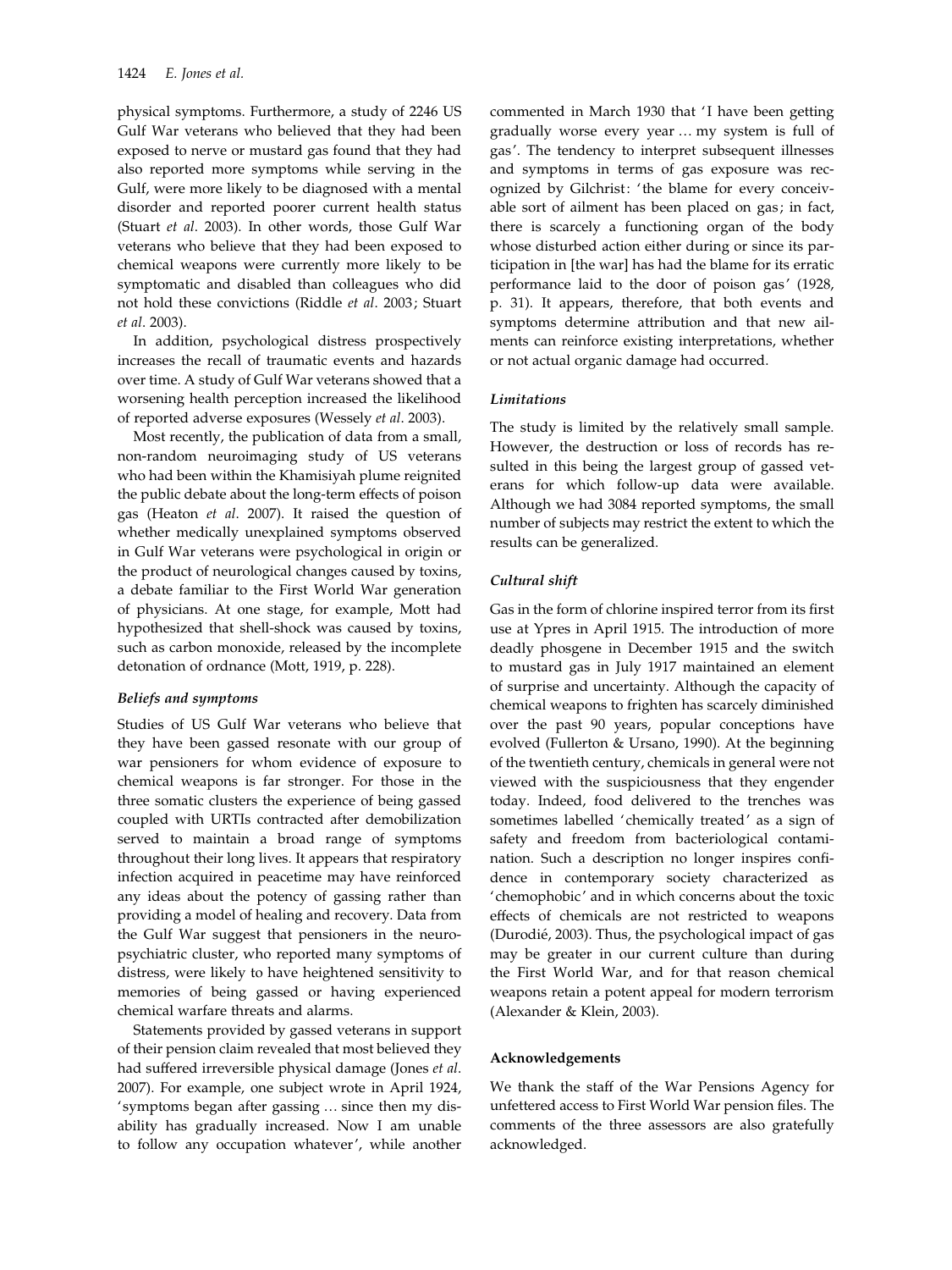## Declaration of Interest

The study was funded by a joint grant from the Economic and Social Research Council and the Ministry of Defence (RES-000-23-1057).

## References

Abrahams A (1922). The later effects of gas-poisoning. Lancet 2, 933–934.

Alexander DA, Klein S (2003). Biochemical terrorism: too awful to contemplate, too serious to ignore. British Journal of Psychiatry 183, 495–496.

Anon (1917). Cardiac disorders due to the new poisonous gases. British Medical Journal 2, 527.

Anon (1918a). War gas poisoning. British Medical Journal 2, 138–139.

Anon (1918b). Poison gas and tuberculosis. Lancet 1, 272.

Anon (1918c). The effects of asphyxiating gas. Lancet 1, 852.

Anon (1920). Report of the Surgeon General of the Army. US Government Printing Office: Washington, DC.

Banfield JD, Raftery AE (1993). Model-based Gaussian and non-Gaussian clustering. Biometrics 49, 803–821.

Barsky AJ, Goodson JD, Lane RS, Cleary PD (1988). The amplification of somatic symptoms. Psychosomatic Medicine 50, 510–519.

Brewer NT, Lillie SE, Hallman WK (2006). Why people believe they were exposed to biological or chemical warfare: a survey of Gulf War veterans. Risk Analysis 26, 337–345.

Brown M (2006). Toxicological assessments of Gulf War veterans. Philosophical Transactions of the Royal Society. Series B, Biological Sciences 361, 649–680.

Douglas CG (1917). Effects of gas shell bombardment [The National Archives (hereafter TNA), WO32/5176, 26 July 1917].

Douglas CG (1918a). Casualties caused in British forces by gas warfare (TNA, WO142/1090).

Douglas CG (1918b). Effects produced in the field by shell containing chlorarsines (TNA, WO142/108, 22 October 1918).

Douglas CG (1918c). Memo to Edkins (TNA, WO142/104, 14 April 1918).

Douglas CG (1919). Note on total casualties caused in the British forces by gas warfare, (TNA, WO142/100, 17 January 1919).

Douglas CG (1923). Development of gas warfare. In History of the Great War based on Official Documents. Medical Services: Diseases of the War, vol. 1 (ed. W. G. Macpherson, W. P. Herringham, T. R. Elliott and A. Balfour), pp. 271–310. HMSO: London.

Durodié B (2003). The true cost of precautionary chemicals regulation. Risk Analysis 23, 389–398.

Elliott TR, Soltau AB (1923). Invalidism from gas poisoning. In History of the Great War based on Official Documents. Medical Services: Diseases of the War, vol. 1 (ed. W. G. Macpherson, W. P. Herringham, T. R. Elliott and A. Balfour), pp. 517–525. HMSO: London.

Everitt BS, Landau S, Leese M (2001). Cluster Analysis. Arnold: London.

Forshaw WJ (1918). Some remarks on mustard gas (TNA, WO142/107, p. 2).

Fraley G, Raftery AE (1999). MCLUST: software for model-based cluster analysis. Journal of Classification 16, 297–306.

Fraley G, Raftery AE (2002). Model-based clustering, discriminant analysis and density estimation. Journal of the American Statistical Association 97, 611–631.

Fullerton CS, Ursano RJ (1990). Behavioural and psychological responses to chemical and biological warfare. Military Medicine 155, 54–59.

Gilchrist HL (1928). A Comparative Study of World War One Casualties from Gas and other Weapons. US Government Printing Office: Washington, DC.

Gilchrist HL, Matz PB (1933). The Residual Effects of Warfare Gasses. US Government Printing Office: Washington, DC.

Haber LF (1986). The Poisonous Cloud: Chemical Warfare in the First World War. Clarendon Press: Oxford.

Haley RW, Kurt TL (1997). Self-reported exposure to neurotoxic chemical combinations in the Gulf War. A cross-sectional epidemiological study. Journal of the American Medical Association 277, 231–237.

Hay A, Roberts G (1990). The use of poison gas against the Iraqi Kurds: analysis of bomb fragments, soil and wool. Journal of the American Medical Association 263, 1065–1066.

Heaton KJ, Palumbo CL, Proctor SP, Killiany RJ, Yurgelun-Todd DA, White RF (2007). Quantitative magnetic resonance imaging in US Army veterans of the 1991 Gulf War potentially exposed to sarin and cyclosarin. Journal of NeuroToxicology 28, 460–470.

Herringham WP (1920). Gas poisoning. Lancet 1, 423–424. Hulbert HS (1920). Gas neurosis syndrome. American

Journal of Insanity 77, 213–216. Ireland MW (1926). The Medical Department of the US Army in the World War, Volume XIV, Medical Aspects of Gas Warfare. Government Printing Office: Washington, DC.

Jones E, Palmer I, Wessely S (2007). Enduring beliefs about the effects of gassing in war: qualitative study. British Medical Journal 335, 1313–1315.

Lane RS, Barsky AJ, Goodson JD (1988). Discomfort and disability in upper respiratory tract infection. Journal of General Internal Medicine 3, 540–346.

Meakins JC, Priestley JG (1918). Report on the length of stay in hospital in the UK and disposal of gas casualties. MRC Chemical Warfare Medical Committee Report No. 16. HMSO: London.

Meakins JC, Walker TM (1918). Changes observed in the heart and circulation and the after-effects of irritant gas poisoning. MRC Chemical Warfare Medical Committee Report No. 7. HMSO: London.

Mott F (1919). War Neuroses and Shell Shock. Henry Froude and Hodder & Stoughton: London.

Palmer I (2004). The psychological dimension of chemical, biological, radiological and nuclear (CBRN) terrorism. Journal of the Royal Army Medical Corps 150, 3–9.

Riddle JR, Brown M, Smith T, Ritchie E, Brix KA, Romano J (2003). Chemical warfare and the Gulf War : a review of